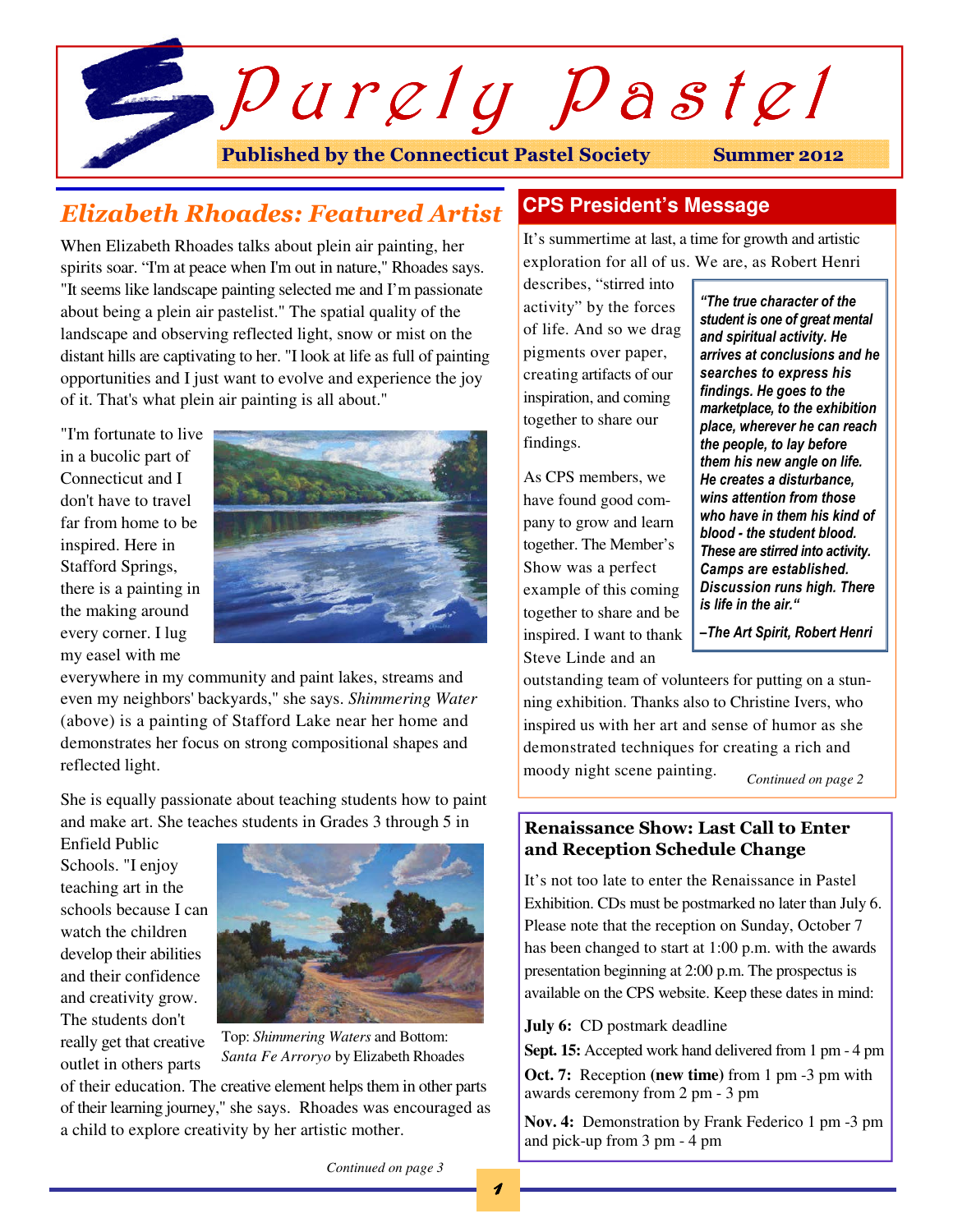## **CPS Signature Member's Show Returns to Old Lyme**

The CPS 2012 Signature Member's Exhibition returns to the Lyme Art Association in Old Lyme. The show will run from August 3 through September 22 and will include a unique trio Artist Demonstration Day

and silent auction. Join us to watch the artists bring their paintings to life on August 4 from 1 pm to 3:30 pm. Artists participating in the demonstration event include: Janet A. Cook (cityscape), Alain Picard (still life) and Karen Israel (macro landscape). The work created by the three artists will be graciously donated and offered for sale during a silent auction. Bidding begins during the opening reception and concludes on the final day of the show. Proceeds from the auction will benefit CPS. The show is co-chaired by Gigi Horr Liverant and Cindy Streit Mazzaferro and CPS thanks them for

organizing this exciting event! Contact Gigi at



*The Racer: City Light*  by Jane Wright Wolf

gigiliverant@sbcglobal.net or Cindy at CindyMazzaferro@gmail.com for more information.

### **Key dates to remember:**

July 30: Accepted works hand delivered from 2 pm - 5 pm

Aug 4: Demonstrations from 1 pm - 3:30 pm

Aug. 10: Opening reception from 6 pm - 8 pm

Sept 23: Pick up work from 2 pm - 5 pm

## CPS Elects New Signature Members

Congratulations to CPS members who recently achieved Signature Member status: Jeanne Ciravolo, Maria Marina, Wendy McClatchy, Rita Paradis and Diane Stone.

## CPS Welcomes New Members!

**CPS is pleased to welcome our new members. We look forward to your continued participation in CPS activities and events.** 

| Emilie Astell          | Laura Granville Lang     | Marilyn St. Claire        |
|------------------------|--------------------------|---------------------------|
| Leslie Berlinsky       | Donna Martell            | <b>Charles Stanley</b>    |
| <b>Francine Devitt</b> | <b>Wendy McClatchy</b>   | Linda Sweeney             |
| Armida Espaillat       | Suzanne Payne            | Roxanne Telesha           |
| Linda Glassberg        | Cathy Prior              | Debbie Temple             |
| Martina Hamilton       | Rosella Pellegrino Pulit | Anne Unangst              |
| Theresa Hartely        | Barbara Rossitto         | Janet Veenema             |
| Sandra Karakoosh       | <b>Joy Sawyer</b>        | Elizabeth Ventura         |
| David Kelley           | Menika Schulte           | Margaret Williams-McGowan |
| Annie Kim              | Charlie Secol            |                           |

*Purely Pastel* is published quarterly. Contact Diana Rogers with news at diana.rogers@comcast.net.

## **President's Message** (continued)

CPS runs on 100% volunteer time, talent, and treasure, and that means we need your help! If you haven't attended a CPS Board Meeting or volunteered at an event, I encourage you to do so. Board Meetings are open to all members and are a great place to get plugged-in. Join us for upcoming meetings on July 7, Sept. 8, and Nov. 10, beginning at 10 am at the studio of Mally DeSomma in Waterbury CT.

Speaking of volunteers, I want to thank members who are chairing upcoming shows. Rita Paradis and Mally DeSomma are heading up the Renaissance show. Cindy Streit Mazzaferro and Gigi Horr Liverant are co-chairs for the Signature Member's show. A huge thank you goes to Pat Boes, our Awards Chair, a critical role in supporting all of our shows! We're thankful for your dedication to CPS.

I welcome your ideas about how we can bring even greater value to members. Feel free to email with your feedback at alain@picardstudio.com. And if you haven't yet paid your 2012 membership dues, please mail them to Cindy Streit Mazzaferro. The cost is such a small sacrifice to gain the company of this outstanding pastel community.

The remainder of 2012 promises to bring terrific learning experiences to all of us. The Signature Member's Show is just around the corner. The Renaissance in Pastel Exhibition is slated for this fall and we have a sold-out workshop with Richard McKinley! Life is in the air at CPS. Let's keep learning together!

#### *Alain Picard*

#### **Don't Forget Your 2012 Dues!**

Cindy Streit Mazzaferro, Membership Chair, would like to remind members who have not submitted their 2012 dues to please take a few minutes to do so. Mail your dues to Cindy at PO Box 1342, Cheshire, CT, 06410.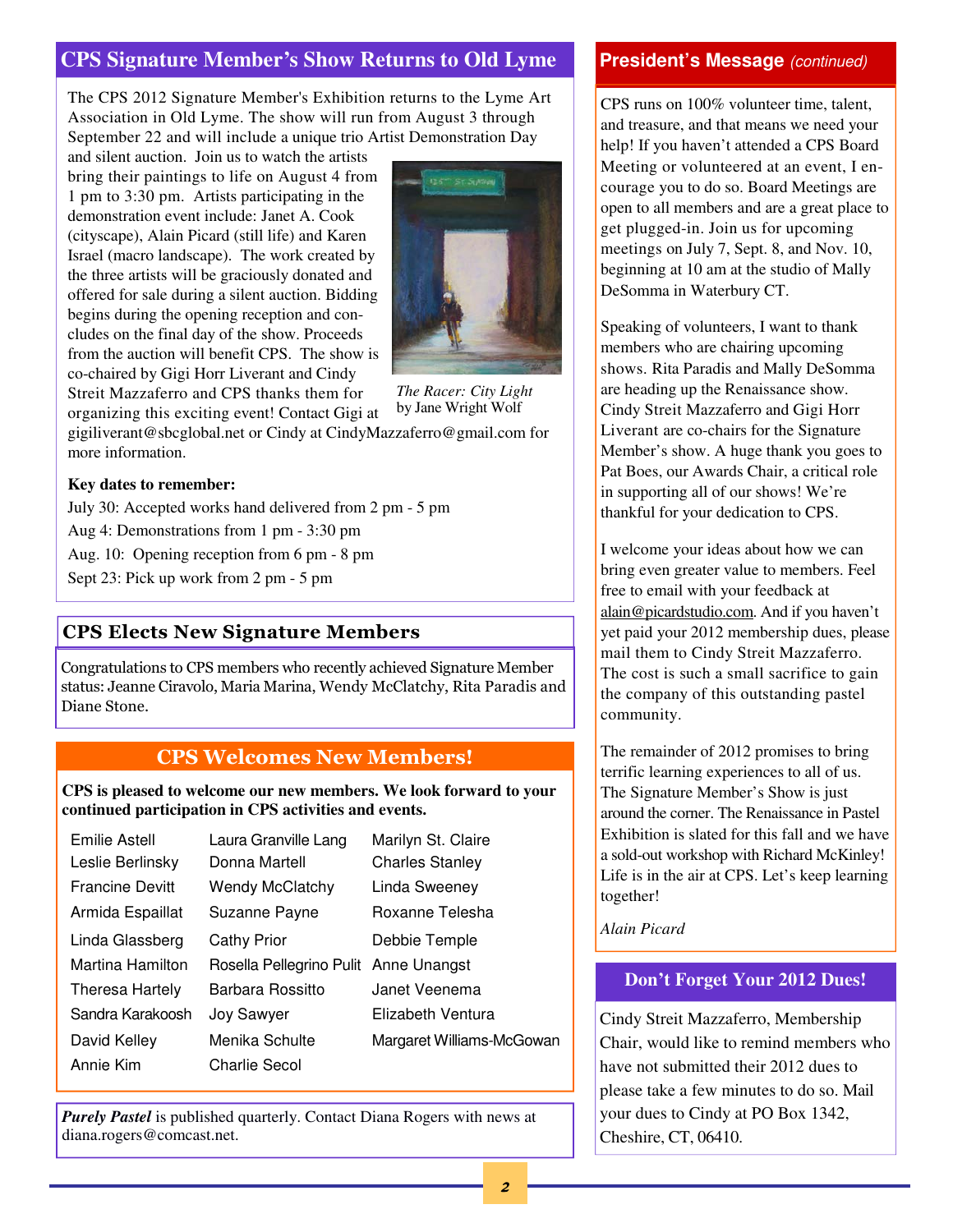## Member News

**Frank Federico** has been chosen as the 2012 Hall of Fame Honoree by the Pastel Society of America.

**Liz Haywood-Sullivan** has released three DVDs titled: Painting Realistic Pastel Landscapes: Skies, Painting Realistic Pastel Landscapes: Mixing Greens, and Painting Realistic Pastel Landscapes: Water and Reflections. The DVDs are produced by ArtistsNetwork.TV and can be purchased or accessed at www.artistsnetwork.tv. Her new book, Painting Beautiful Skies and Water in Pastel, will be published by Northlight Books in 2013.

**Elizabeth Rhoades** recently concluded two solo shows including the Gallery at the Mill in Chester and the West Hartford Library. Her work was juried into the Academic Artists Association Exhibition of Contemporary Realism, Pastel Society of the West Coast national show, and Pastel Society of New Mexico national show. She won an honorable mention at the Monson Art Council's Exhibition. She was juried into the CT Plein Air Painters Society Exhibition at the Lyme Art Association and the Nylen Gallery Invitational in Westport, CT.

**Donna Rossetti-Bailey** was juried into the Pastel Painters of Maine International Exhibit and the For Pastels Only show sponsored by the Pastel Painters Society of Cape Cod. Her work is part of a faculty show at the South Shore Art Center in Cohasset, MA. She exhibited in the members show of the South Shore Arts Festival in Cohasset.

**Diana De Santis** has an exhibit on view in the living room of St. Peter`s Church in New York during June.

**Jane Wright Wolf** was juried into the 2012 PSA Signature Artist Exhibition at the Noyes Museum of Art at the Richard Stockton College of New Jersey. She was juried into the New Canaan Society for the Arts SPECTRUM show.

*Continued on page 4* 

## CPS Member-Led Workshop Opportunities

Here are upcoming workshops offered by CPS members:

#### **Janet Cook**

Nov. 4: New York City Nocturnes, PSA at National Arts Club, NYC Contact Janet Cook at JanetAcook@aol.com.

#### **Jeanne Rosier Smith**

July 21 & 22: Waves, Dunes & Beaches Workshop, Terry Ludwig Studios, Denver, CO

Contact Jeanne Smith at jeanne@jeannesmithart.com.

#### **Frank Federico**

July 3- 5: Gibson House B & B, Haverhill, NH July 13 - 15: Painting the Landscape & Townscape, North Shore Art Association, Gloucester, MA Contact Frank Federico at 860.489.7229 or studiofedart@aol.com.

#### **Alain Picard**

Oct. 27: Painting the Portrait in Pastel, Rorick Studio, Southbury CT Nov. 17: Painting the Still Life in Pastel, Picard Studio, Southbury, CT Dec. 4: The Holiday Workshop, Picard Studio, Southbury, CT Contact Alain Picard at alain@picardstudio.com.

## **Elizabeth Rhoades** *(continued)*

"I'm a life-long learner and have taken workshops with amazing teachers," she says. She credits several masters for helping to develop her own artistic voice. Liz Haywood-Sullivan introduced her to underpainting approaches. Lorenzo Chavez taught her to structure compositions and create a visual path that draws the viewer in. "After studying with Albert Handell, I truly understood that values are the painting. Colors don't matter as long as the values are right," she explains. "It's empowering to be exposed to other techniques. I feel like I'm always a work in progress. And any time I'm exposed to a new technique, I want to learn it."

Rhoades worked in watercolors for many years. "In 2001, I took a pastel course and bought a

Sennelier set. After that experience, I never touched watercolors again." She prefers painting on sanded paper with UART 400 or 500 as her favorite



Winter's Rising Sun by Elizabeth Rhoades

support. She is a fan of several pastel brands. For drawing, she prefers Nupastels and enjoys painting with Girault, Unison, Terry Ludwig and Great American pastel brands. "It is more about choosing the right color and value rather than selecting a certain pastel brand," she says.

She serves as the President of the Connecticut Plein Air Painters. She encourages pastelists who enjoy painting in the outdoors to join their paintouts held at beautiful locations across the state. "It's a great way to get to know fellow plein air painters and we learn so much from each other," she says. In addition to teaching children, she now offers adult classes once a week in her studio. Elizabeth Rhoades is represented by P.S. Gallery in Litchfield and Three Graces Gallery in Stafford Springs. She can be reached at contact@elizabethrhoadesfineart.com.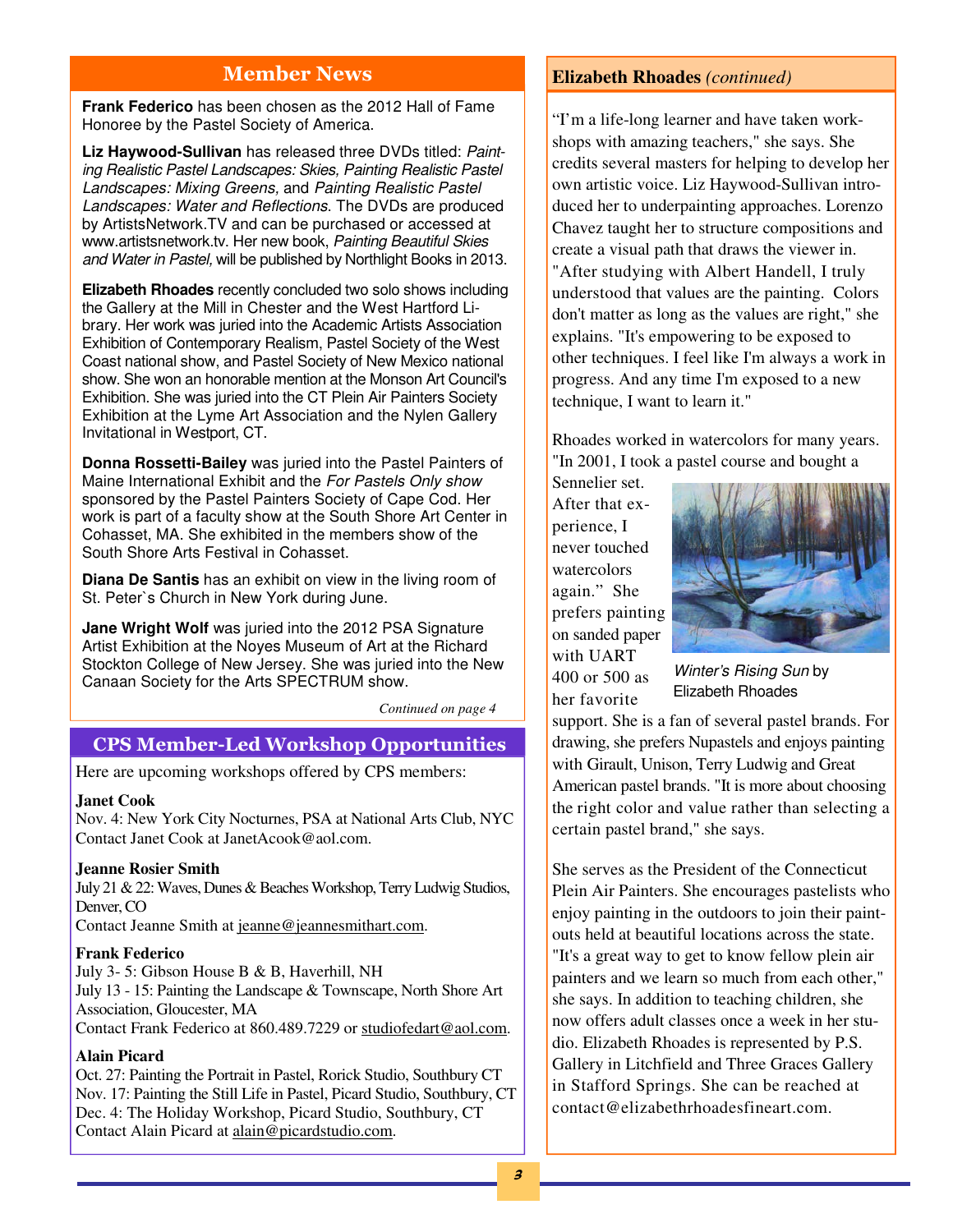**Anne Heywood** received the 2012 Dr. Adrian Tinsley Award for Achievement in the Arts by the Bridgewater State University Alumni Association. The award is given to an alumni demonstrating outstanding artistic achievement or leadership in the preservation and promotion of the arts.

**Cindy Streit Mazzaferro** has a solo show at the Town and County Club in Hartford through August 1 with an opening scheduled for June 29. She will have a solo exhibition at the Hartford Fine Art Gallery in August.

**Kelly Milukas** won an honorable mention in the landscape category for the Pastel Journal's Pastel 100. She achieved elected artist status with the Art League of Rhode Island.

**Karen Israel** won third place in the portrait category for the 2012 Pastel 100 competition published by Pastel Journal. She won Best in Show at CRT National Art Council's Exhibit and was juried into the Academic Artists Association show, CT Academy of Fine Arts show, CT Women Artist's Exhibit and Richeson 75 Pastel Exhibit. She won First Prize at the New Hartford Art League show and was chosen to jury the Middletown Art Guild's Exhibit.

**Rita Agron** was awarded Best in Pastel at the West Essex Art Association show. She won awards of excellence at the Millburn-Short Hills Arts Center show and the Livingston Arts Association show. She won merit awards at the Millburn-Short Hills Arts Center show at Gallery 1278 and at the Pastel Society of NJ exhibition. She was awarded first prize for landscape at the Tewksbury Historical Society show and received the John Manship Award at the Catharine Lorillard Wolfe Art Club show at the National Arts Club in NY.

**Janet A. Cook** recently concluded her solo exhibit entitled "Power and Beauty" at the Dacia Gallery in New York City.

**Sybil M. Perry** recently concluded her exhibition at the Good Gallery in Kent, CT.

## Member News (continued) 2012 Annual Member's Show Shines!

CPS members showcased their talent and creativity at the Annual Member's Show held at Gallery 53 in Meriden, CT. Stephen Linde once again did an amazing job organizing the show. A heart-felt thanks go to Stephen and the many volunteers who helped to pull-off an incredible show. Congratulations to our award-winning members.



*Spring Ballet* by Nancy Cooke Bunnell

## Member's Show Award Winners

Best in Show: Nancy Cooke Bunnell CPS Award of Excellence: Donna Martell CPS Honor Awards: Clayton Buchanan. Janet A. Cook, Mae Sang Skrajsnowski CPS Awards: Rainie Crawford, Peter Seltzer, Diana DeSantis, Roxanne Chardon Pastel Society of America Award: Annie Kim CPS Merit Awards: Karen Israel, Carol T. Moore Honorable Mention Awards: Vicki Rooney. Susan Bosworth, Helen Davis, Steve Linde Frank Federico Workshop Award: Steve Brunetti Alain Picard Workshop Award: Christine Vitarello Guerilla Pochade Box Award: Lynda Regina Jerry's Artarama Nupastel Award: Sybil Perry Diane Townsend Pastel Award: Jane McGraw-Teubner Wholesale Framing Gift Award: Jane Wright Wolf Jerry's Artarama Award Rembrandt Pastels Award: Trudy Cox A.I. Friedman Award: Ellen Pelletier

## **Guidelines for Applying for Signature Member Status**

Achieving CPS Signature Member status is an important acknowledgment of artistic accomplishment. Signature status is open to members who have won three prizes in CPS Renaissance in Pastel Exhibitions or through application to the jury panel. Submissions should be made on CD and slide submissions

are no longer accepted. Applications will be viewed three times a year during April, August and November. Please submit your CDs with up to five images during the months of March, July and October. Save your images as highquality jpg files with dimensions of at least 700 pixels on the long side and a resolution of 300 dpi. For more information on preparing submissions, please visit the CPS web site membership page or contact CPS at cpsinfo@ctpastelsociety.com.



*Magic Light* by Frank Federico